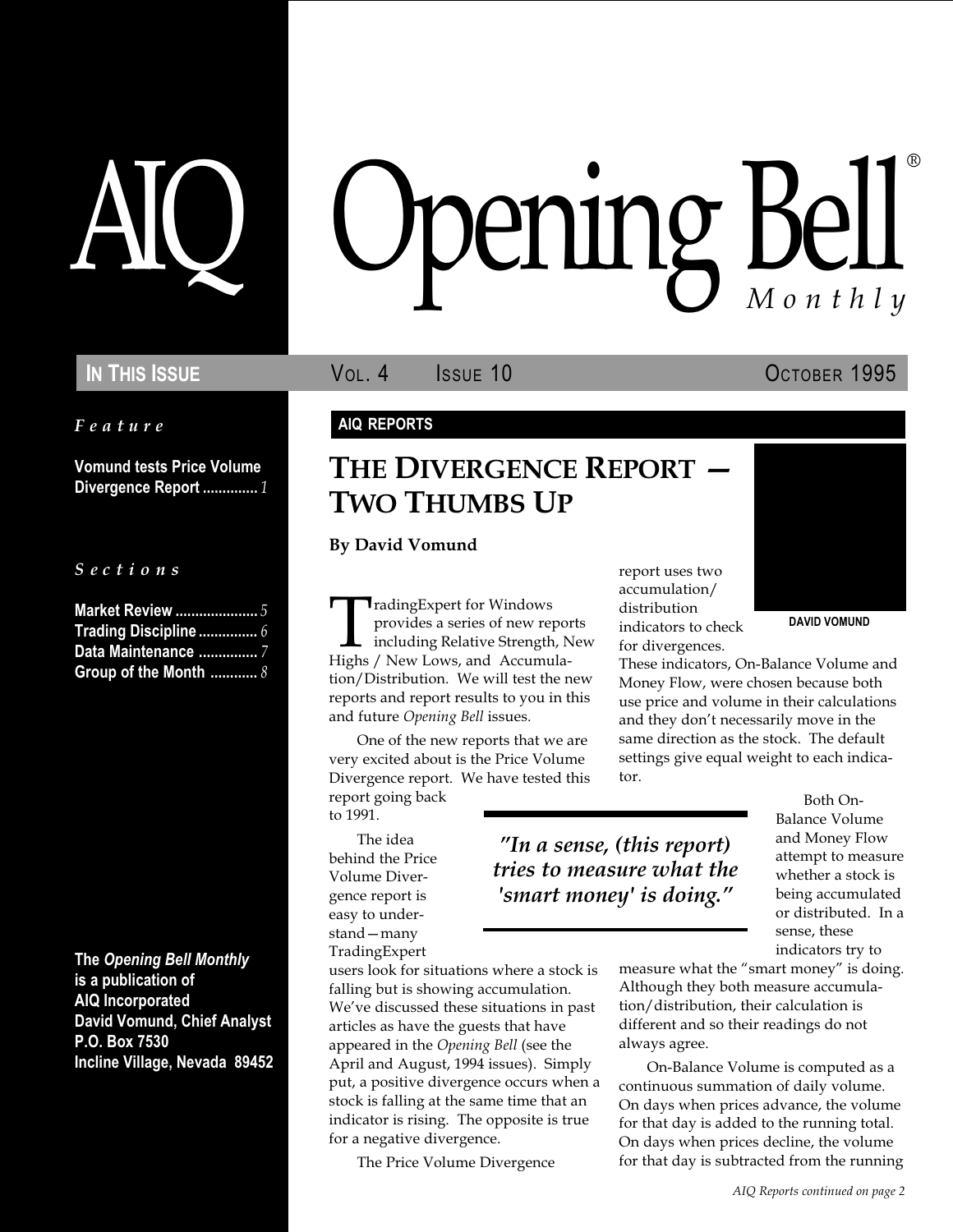### AIQ Opening Bell

#### AIQ REPORTS continued ...

total. The most bullish case is when a stock rises with heavy volume and falls with light volume.

Money Flow, on the other hand, looks at where a stock closes relative to its daily range and then factors in volume. The most bullish case occurs when a stock closes near its high price with heavy volume. Just because a stock moves lower doesn't mean this indicator will fall. On a down day, if a stock gaps down but closes in the upper end of its daily range, then the stock was accumulated (i.e. buyers entered the stock when its price was lower).

The Price Volume Divergence report screens the AIQ database looking for stocks where price is moving in a direction opposite to the direction of the On-Balance Volume and Money Flow indicators. By default, the report looks at a 15 trading day time period and both indicators are given equal importance in the report's calculation. A positive divergence occurs when the stock falls during those 15 days at the same time that a composite average of the two indicators rises. The opposite is true for a negative divergence.

You can adjust the weight placed on each indicator. If you want to place more importance on the On-Balance Volume indicator, its weight can be

#### PLEASE SEND CORRESPONDENCE TO:

Opening Bell Monthly G.R. Barbor, Editor P.O. Box 7530 Incline Village, NV 89452

AIQ Opening Bell Monthly does not intend to make trading recommendations, nor do we publish, keep or claim any track records. It is designed as a serious tool to aid investors in their trading decisions through the use of AIQ software and an increased familiarity with technical indicators and trading strategies. AIQ reserves the right to use or edit submissions.

For subscription information, phone 1-800-332-2999 or 1-702-831-2999.

© 1993-1995, AIQ Systems



increased and the Money Flow weight decreased. For example, you could set OBV to 80% and Money Flow to 20%. These settings are changed in the Reports application of TradingExpert by opening the Setting menu and clicking Report Criteria and then Daily Stock Criteria. Next, highlight the Price Volume Divergence report and change the weightings.

Sometimes a weak reading of one indicator will offset a strong reading of the other. To eliminate this effect and find stocks with large divergences based on one of the two indicators, you can assign 100% weight to that indicator. As an example, we ran the report on September 15 using only the Money Flow indicator. The top stock in the negative divergence section was Intel Corp (INTC). **Figure 1** shows why this stock appeared at the top of the list. INTC was in a consolidating phase, moving sideways since the beginning of August. INTC's Money Flow indicator, however, was trending steadily lower. Notice that price is above its August 29 low but the indicator is making new lows.

We tested the Price Volume Divergence report with the default settings (equal weights for each

indicator) going back to 1991 using a simple strategy. The report was run on the first day of each month (the last business day of the prior month was used if the market was not open on the first day of the month). The top five ranked stocks were bought and held for the remainder of the month, at which time a new report was run. The database that was used is the 500 stocks currently in the S&P 500 index.

The results of this test are shown in the tables on pages  $3$  and  $4.$  Table  $1$ shows positive divergence stocks and **Table 2** shows negative divergence stocks. For each month, the percentage change in the S&P 500 index is listed along with the average change for the five stocks. Finally, the ticker symbols of the five top-ranked stocks are listed.

In the tables, the S&P 500 index is used as a reference point for the market's monthly activity. One caveat is the fact that the stock database that all of the reports were run on is the 500 stocks that make up today's S&P 500 structure. Since the composition of the S&P 500 index changes with time, some of the best performing stocks in today's S&P 500 index, such as Micron Tech-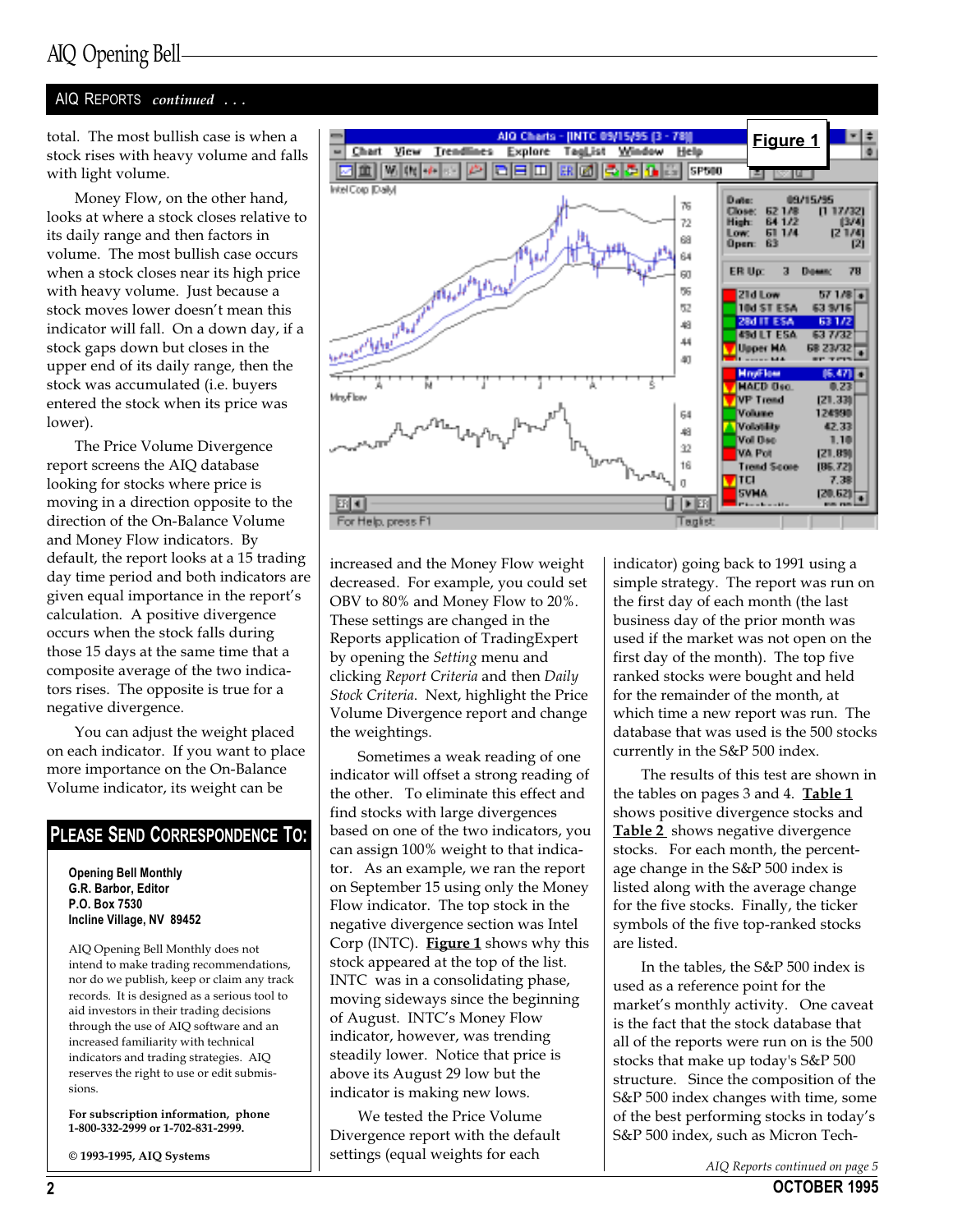#### AIQ REPORTS continued ...

|      | <b>Positive Divergences</b> |                         |                                  |                             | Table 1 |
|------|-----------------------------|-------------------------|----------------------------------|-----------------------------|---------|
|      |                             | S&P 500<br>Index $(\%)$ | <b>Top Five</b><br>Stocks $(\%)$ | <b>Stocks Held</b>          |         |
| 1991 | January                     | 3.88                    | 18.38                            | CPQ KO PEP AMD DIS          |         |
|      | February                    | 7.99                    | 7.13                             | MOB TX GPU PZS CBS          |         |
|      | March                       | 0.22                    | 1.70                             | ABS TXU UK EK SHW           |         |
|      | April                       | 2.42                    | 2.48                             | MU MO F MRK AMH             |         |
|      | May                         | 2.51                    | 7.82                             | MU FNM PCCW GE AMD          |         |
|      | June                        | $-3.06$                 | $-6.59$                          | TXN MRO CHV ABS MRN         |         |
|      | July                        | 2.43                    | 4.14                             | <b>LPX MER S LOR MSFT</b>   |         |
|      | August                      | 2.15                    | 2.52                             | TWX CU USW CG AA            |         |
|      | September                   | $-1.58$                 | $-5.67$                          | S CCI USHC KBK T            |         |
|      | October                     | 0.54                    | $-1.03$                          | RD UK ALK BEV G             |         |
|      | November                    | $-4.11$                 | $-3.91$                          | INTC LOW MCD IBM MRO        |         |
|      | December                    | 11.16                   | 20.13                            | AMGN WMT LOW XON AHP        |         |
| 1992 | January                     | $-1.99$                 | 11.68                            | <b>PCCW ENS UIS GLW HP</b>  |         |
|      | February                    | 0.96                    | 4.19                             | F KO AMD CPQ IBM            |         |
|      | March                       | $-2.05$                 | $-3.88$                          | INTC HD HOU NWL MMM         |         |
|      |                             | 2.05                    | $-0.79$                          | GM MO BLY CA LOW            |         |
|      | April                       | 1.16                    | 7.09                             |                             |         |
|      | May                         | $-1.05$                 | $-2.03$                          | KRB BMY USHC UNH PBY        |         |
|      | June                        |                         |                                  | KEY DD FNM KM BOAT          |         |
|      | July                        | 2.74                    | 5.60                             | F MAS HM ARC MOT            |         |
|      | August                      | $-1.92$                 | $-1.87$                          | GE AAPL STO LIZ BUD         |         |
|      | September                   | 0.05                    | $-5.63$                          | FTU ONE WFC MD TWX          |         |
|      | October                     | 0.57                    | $-1.70$                          | <b>INTC SCE BFI UIS BHI</b> |         |
|      | November                    | 2.89                    | 1.97                             | SO UNH XON NYN I            |         |
|      | December                    | 1.14                    | 7.25                             | TEN CPQ MTC CHRS DNB        |         |
| 1993 | January                     | 1.56                    | 11.39                            | NSM CHV TCOMA WFC PAC       |         |
|      | February                    | $-0.12$                 | 0.46                             | AMAT HPH WLA PCCW DNB       |         |
|      | March                       | 1.88                    | 3.60                             | <b>GM MSFT CSCO UK WMK</b>  |         |
|      | April                       | $-2.25$                 | $-0.35$                          | AXP GD T H UNH              |         |
|      | May                         | 3.10                    | 3.80                             | ORCL S NOVL GIDL F          |         |
|      | June                        | $-1.06$                 | 3.66                             | PDG GM ABS WX BSET          |         |
|      | July                        | $-0.19$                 | $-2.06$                          | HD HAL AN SMI AZA           |         |
|      | August                      | 3.35                    | 1.87                             | SUNW CMB NSM MCIC FNM       |         |
|      | September                   | $-0.40$                 | 0.24                             | MCIC TXU BMET USHC NYT-A    |         |
|      | October                     | 1.70                    | $-2.18$                          | GE NSM AIG BEL HWP          |         |
|      | November                    | $-1.54$                 | 2.29                             | UST AMAT PCCW PNC CPL       |         |
|      | December                    | 0.99                    | 0.71                             | UN ABX DNB DIGI BR          |         |
| 1994 | January                     | 2.82                    | 8.36                             | LTD FNM MDT CCB VO          |         |
|      | February                    | $-3.17$                 | $-2.91$                          | KM TXU GTE BEL PG           |         |
|      | March                       | $-4.02$                 | $-6.21$                          | PAC MER DOW RD HI           |         |
|      | April                       | 1.17                    | $-4.88$                          | SUNW INTC DE JNJ HD         |         |
|      | May                         | 1.47                    | 7.30                             | S NOBE IR CA TOY            |         |
|      | June                        | $-2.49$                 | $-0.38$                          | <b>GM CHV HM WMT NOBE</b>   |         |
|      | July                        | 3.32                    | 6.26                             | AAPL MCIC LOW BAS           |         |
|      | August                      | 2.63                    | $-0.17$                          | TX CMB EK CI ENE            |         |
|      | September                   | $-2.21$                 | $-0.68$                          | MOT SO SLE KMB GPU          |         |
|      | October                     | 1.23                    | 3.56                             | MST LUV MYG MMM MCD         |         |
|      | November                    | $-4.16$                 | $-5.04$                          | OAT COL CMY AET DDS         |         |
|      | December                    | 2.31                    | 6.21                             | IBM SUNW HWP HRB HD         |         |
| 1995 | January                     | 2.40                    | 5.39                             | WMT XON AIT ETR TOY         |         |
|      | February                    | 3.24                    | 11.76                            | GE CHA MU AN AVP            |         |
|      | March                       | 3.10                    | 3.73                             | NOVL FLT MO GTE SUNW        |         |
|      | April                       | 2.70                    | 0.58                             | PEP HD GTE MCD ORCL         |         |
|      | May                         | 3.74                    | 0.36                             | AMD MCIC DIS AMR AGREA      |         |
|      | June                        | 2.11                    | $-0.02$                          | T AGREA XRX DD THC          |         |
|      | July                        | 2.73                    | 5.55                             | ABX THC HM ADM JR           |         |
|      | August                      | 0.75                    | 3.62                             | WMT C ORCL CMCSK PNC        |         |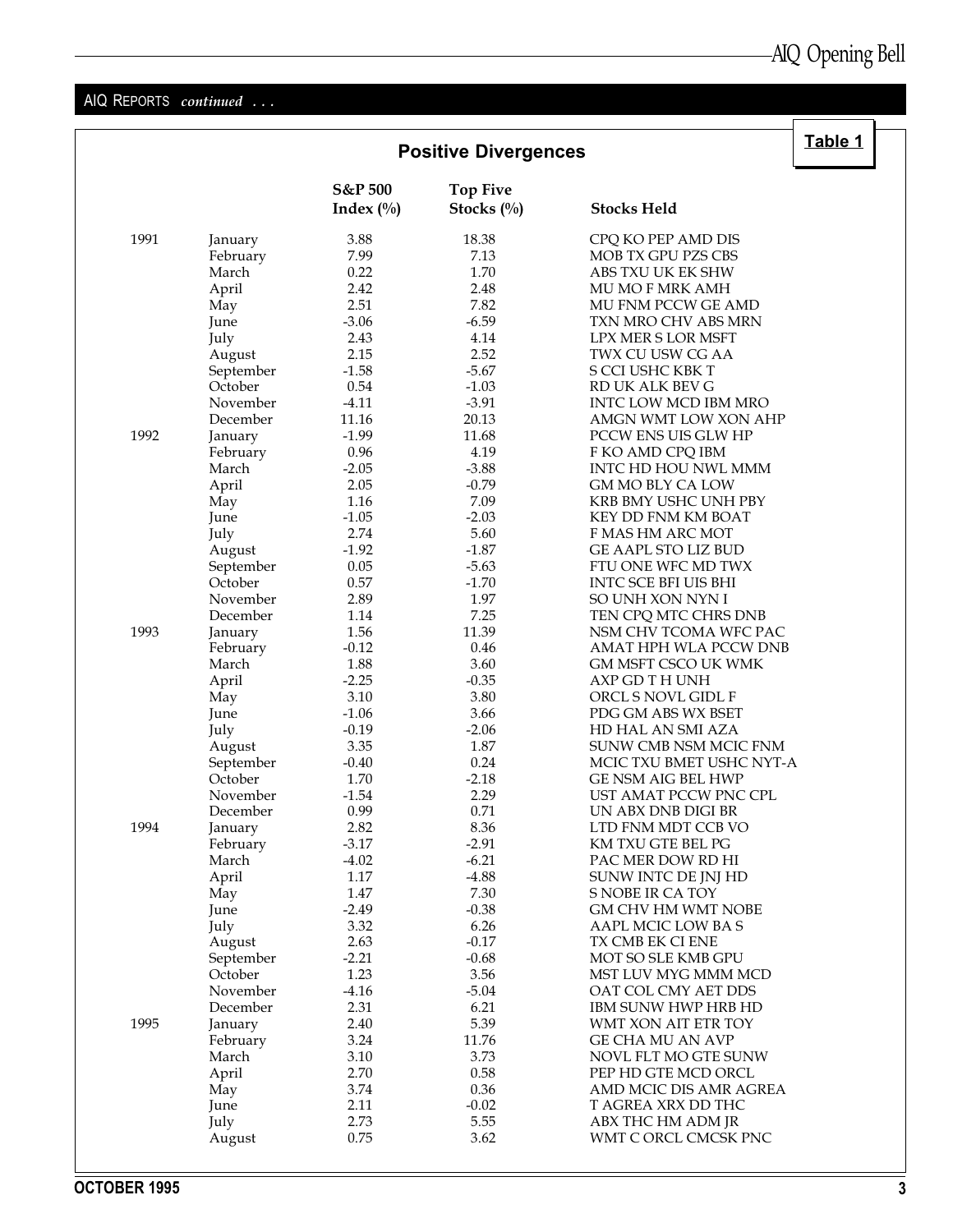## AIQ Opening Bell

### AIQ REPORTS continued ...

|      |           |              | <b>Negative Divergences</b> |                           |
|------|-----------|--------------|-----------------------------|---------------------------|
|      |           | S&P 500      | <b>Top Five</b>             |                           |
|      |           | Index $(\%)$ | Stocks (%)                  | <b>Stocks Held</b>        |
| 1991 | January   | 3.88         | 3.72                        | JNJ PG GIS MMM GRE        |
|      | February  | 7.99         | 5.42                        | DGN PG IP DDS BT          |
|      | March     | 0.22         | 3.87                        | ABT UNH MMM UCL DI        |
|      | April     | 2.42         | 0.27                        | INTC MSFT KM MRO NOVL     |
|      | May       | 2.51         | 5.23                        | MO MCIC SUNW CAT DO       |
|      | June      | $-3.06$      | $-13.09$                    | <b>SLB DEC MDR LLY UN</b> |
|      | July      | 2.43         | 10.53                       | KO TOY CFL USHC PMI       |
|      | August    | 2.15         | 0.15                        | CCI WMT TCOMA NLC CHRS    |
|      | September | $-1.58$      | $-7.00$                     | <b>GM AMAT PEP GE FTU</b> |
|      | October   | 0.54         | 0.64                        | MCIC CSCSK UPJ BA         |
|      | November  | $-4.11$      | $-1.14$                     | <b>MSFT S AMD INGR WX</b> |
|      | December  | 11.16        | 15.60                       |                           |
|      |           |              |                             | PEP WMX UEP AMAT HON      |
| 1992 | January   | $-1.99$      | 10.75                       | NOVL USHC SLB Z BKB       |
|      | February  | 0.96         | 4.58                        | BAC CCI ABX BHI PE        |
|      | March     | $-2.05$      | $-11.55$                    | ORCL MRK MU GE GLW        |
|      | April     | 2.05         | $-4.04$                     | S NOVL WAG ENE CB         |
|      | May       | 1.16         | 4.17                        | INTC ENE KO AT MO         |
|      | June      | $-1.05$      | $-5.29$                     | MRK WMT WMX JNJ ADM       |
|      | July      | 2.74         | 5.66                        | MSFT CSCO NOVL UIS MRK    |
|      | August    | $-1.92$      | $-2.96$                     | <b>INTCSBATGT</b>         |
|      | September | 0.05         | $-1.80$                     | AMGN SCE CHA MER HAL      |
|      | October   | 0.57         | 2.35                        | MSFT FTU DD ED CBS        |
|      | November  | 2.89         | 3.53                        | BSX SCE THC LLY NOBE      |
|      | December  | 1.14         | 2.42                        | MSFT CHV IP CS MA         |
| 1993 | January   | 1.56         | 7.57                        | SUNW ORCL F RYAN MA       |
|      | February  | $-0.12$      | $-0.35$                     | INTC TXN CMB HD SGP       |
|      | March     | 1.88         | 3.23                        | WMT MCIC CCI FLT MU       |
|      | April     | $-2.25$      | $-2.18$                     | MOT SNC LTD CHRS P        |
|      | May       | 3.10         | 6.08                        | TEN MOT JNJ MAT AL        |
|      | June      | $-1.06$      | $-1.89$                     | RD SPP CMB MCD CHV        |
|      | July      | $-0.19$      | 1.21                        | CSCO SFX YELL NYN AIT     |
|      | August    | 3.35         | 4.36                        | LTD XON TXN HAS HM        |
|      | September | $-0.40$      | 7.16                        | ORCL CCI DD S MD          |
|      | October   | 1.70         | 1.14                        | RD WMT WB AMAT DE         |
|      | November  | $-1.54$      | $-5.21$                     | DIS T CC MOT UNH          |
|      | December  | 0.99         | 2.12                        | AMGN PEP G HPH SFX        |
| 1994 | January   | 2.82         | 0.66                        | NKE AS AGREA TCOMA IP     |
|      | February  | $-3.17$      | $-2.29$                     | MCIC GE MER WX AN         |
|      | March     | $-4.02$      | $-5.42$                     | MOT UTX CMCSK TOY SUNW    |
|      | April     | 1.17         | 1.61                        | MTC FTL PEP RAD WFC       |
|      | May       | 1.47         | 2.83                        | MCIC DD COL UCL T         |
|      | June      | $-2.49$      | $-2.78$                     | MO NOVL MRK MU TWX        |
|      | July      | 3.32         | 0.87                        | F CSCO CBS DDS USW        |
|      |           | 2.63         | 4.60                        |                           |
|      | August    |              |                             | PEP S ACAD PH AMD         |
|      | September | $-2.21$      | $-1.54$                     | LTD KO IAD BS ASC         |
|      | October   | 1.23         | 6.61                        | MOT ORCL T CAT LLY        |
|      | November  | $-4.16$      | $-7.89$                     | KO MO AAPL ORCL SFA       |
|      | December  | 2.31         | 2.36                        | MU HOU CHL SCE DUK        |
| 1995 | January   | 2.40         | 3.41                        | AGREA MMM USS IBM GIS     |
|      | February  | 3.24         | 1.43                        | MAT FTU AMB UPJ TDM       |
|      | March     | 3.10         | 2.25                        | BAC IP ABT MCD RD         |
|      | April     | 2.70         | 7.88                        | MSFT IBM LDW-B AXP CCI    |
|      | May       | 3.74         | 1.13                        | ATI SNA COL ORX AIG       |
|      | June      | 2.11         | 6.02                        | DRI AMGN KO CAT IP        |
|      | July      | 2.73         | 0.02                        | AMD CAT LMT MII BAC       |
|      | August    | 0.75         | 0.56                        | LMT WX AMGN NOBE CIN      |

# $\sqrt{\frac{1}{2}}$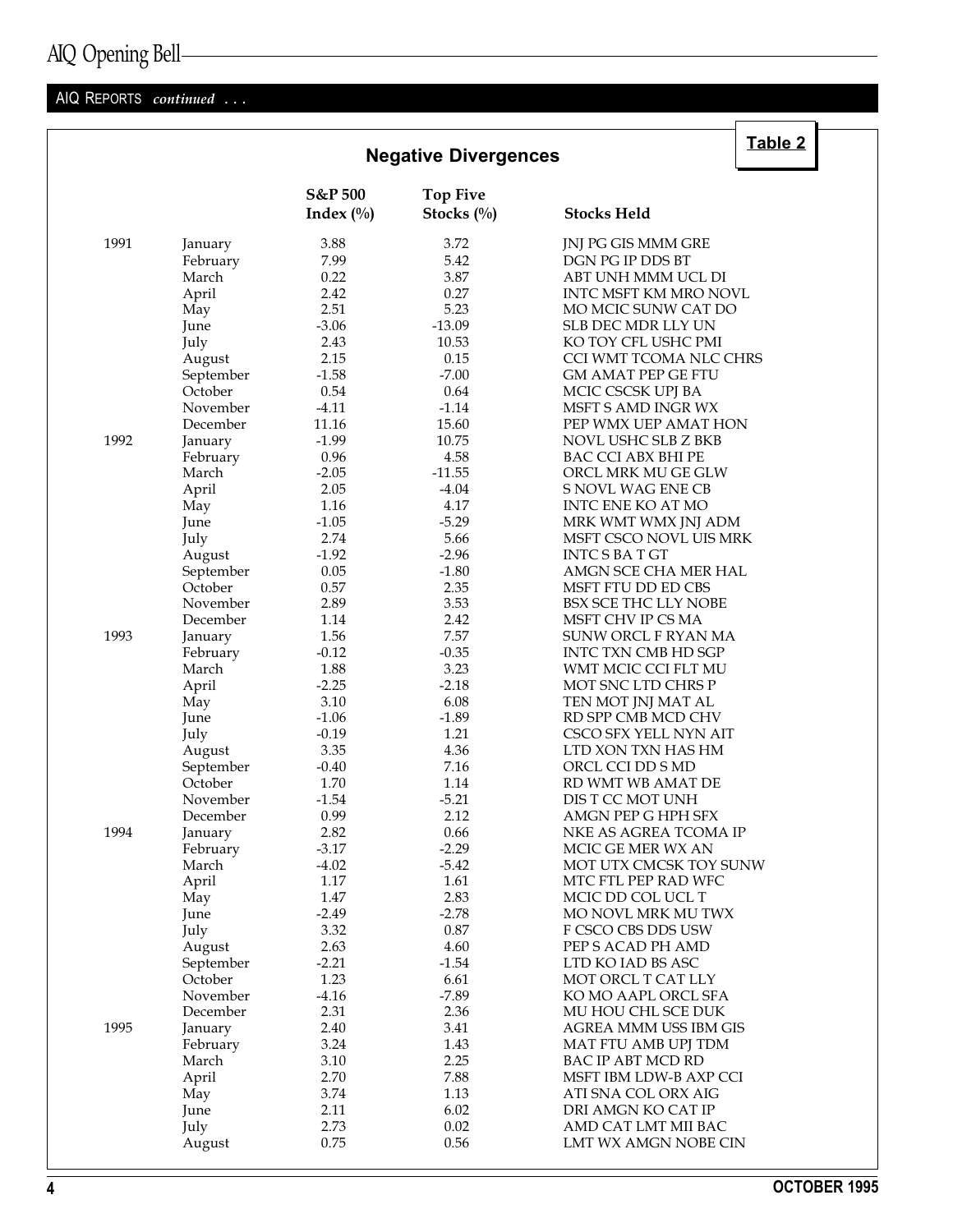#### AIQ REPORTS continued ...

nologies, may not have been part of the index back in 1991. Therefore, the percentage returns of the divergence stocks is probably higher than if the database had been adjusted over time to more accurately represent the composition of the index.

One test of the report is to simply compare the stocks showing positive divergences to the stocks showing negative divergences. **Table 3** gives a summary of the two categories of stocks. Listed is an average of the monthly returns broken down by years. Notice that the stocks showing positive divergences outperformed those showing negative divergences each year of the five year time period. For the five year time period, the stocks with positive divergences increased 2.41% each month while the stocks showing negative divergences increased 1.39% each month.

Based on this test, we feel confident that the Price Volume Divergence report is effective in picking stocks that are likely to outperform the market (i.e., positive divergence stocks). However, performance of the negative divergence stocks suggests that the report is not nearly as effective in finding underperforming stocks.

More is needed in the stock selection process than just one report, however. Although this report is far

|                                     |                                              |               | Table 3 |  |  |  |  |
|-------------------------------------|----------------------------------------------|---------------|---------|--|--|--|--|
|                                     | <b>Summary of Results</b>                    |               |         |  |  |  |  |
| Average percentage return per month |                                              |               |         |  |  |  |  |
|                                     | Positive                                     | Negative      |         |  |  |  |  |
|                                     | Divergence                                   | Divergence    |         |  |  |  |  |
|                                     | <b>Stocks</b>                                | <b>Stocks</b> |         |  |  |  |  |
|                                     |                                              |               |         |  |  |  |  |
| 1991                                | 3.93                                         | 2.02          |         |  |  |  |  |
| 1992                                | 1.82                                         | 0.65          |         |  |  |  |  |
| 1993                                | 1.95                                         | 1.94          |         |  |  |  |  |
| 1994                                | 0.95                                         | $-0.03$       |         |  |  |  |  |
| 1995                                | 3.87                                         | 2.83          |         |  |  |  |  |
|                                     |                                              |               |         |  |  |  |  |
|                                     | Average monthly return for years 1991 - 1995 |               |         |  |  |  |  |
| Positive divergence stocks          | 2.41%<br>$=$                                 |               |         |  |  |  |  |
| Negative divergence stocks          |                                              |               |         |  |  |  |  |
|                                     |                                              | 1.39%         |         |  |  |  |  |
|                                     |                                              |               |         |  |  |  |  |

from a crystal ball, the results of the study are encouraging and we believe that most users will want to incorporate the information from this report with other proven information provided by the program (i.e. Expert Ratings, group analysis, trendline and pattern analysis, etc.). For my purposes, I like to run this report on stocks that pass a fundamental screening rather than on my entire database.

The next step in testing this report will be to perform the same test using only the On-Balance Volume indicator

and then only the Money Flow indicator. This will help determine the optimal weight that should be applied to each indicator in the report settings and will also tell us which indicator is most effective in forecasting price movement over a 30 day time period.  $\blacksquare$ 

David Vomund is publisher of two advisories for stock and sector fund investing available by mail or fax. For a free sample of the advisories, phone 702- 831-1544.

#### MARKET REVIEW

#### By David Vomund

There were two market timing<br>signals since our last issue. A 95 up signal was registered on August 25 and a second up signal, a 97 up, was registered on August 30. These signals came at a time when most people were turning bearish because September is historically a poor month for the market. The Dow was at 4600 when the first signal was registered and by the end of the month, the Dow had tacked on

nearly 200 points.

For the quarter, the Dow increased 5.1%. Normally this would be considered a high number but this represents the slowest quarter of this year.

The AIQ market timing system remained on a buy signal over the last month but not every element was bullish. Looking at the AIQ Market Log run on a database of S&P 500 stocks, we saw a very high percentage of stocks with unconfirmed signals (US). On September 15, of the stocks

giving unconfirmed signals, about 85% were on the sell side. By the next week, most of these sell signals became confirmed. The market rose too far too fast.

At the end of September, the percentage of stocks giving buy and sell signals is giving a more neutral reading and the ADX/ADXR indicator is falling, once again pointing to a trendless market.  $\blacksquare$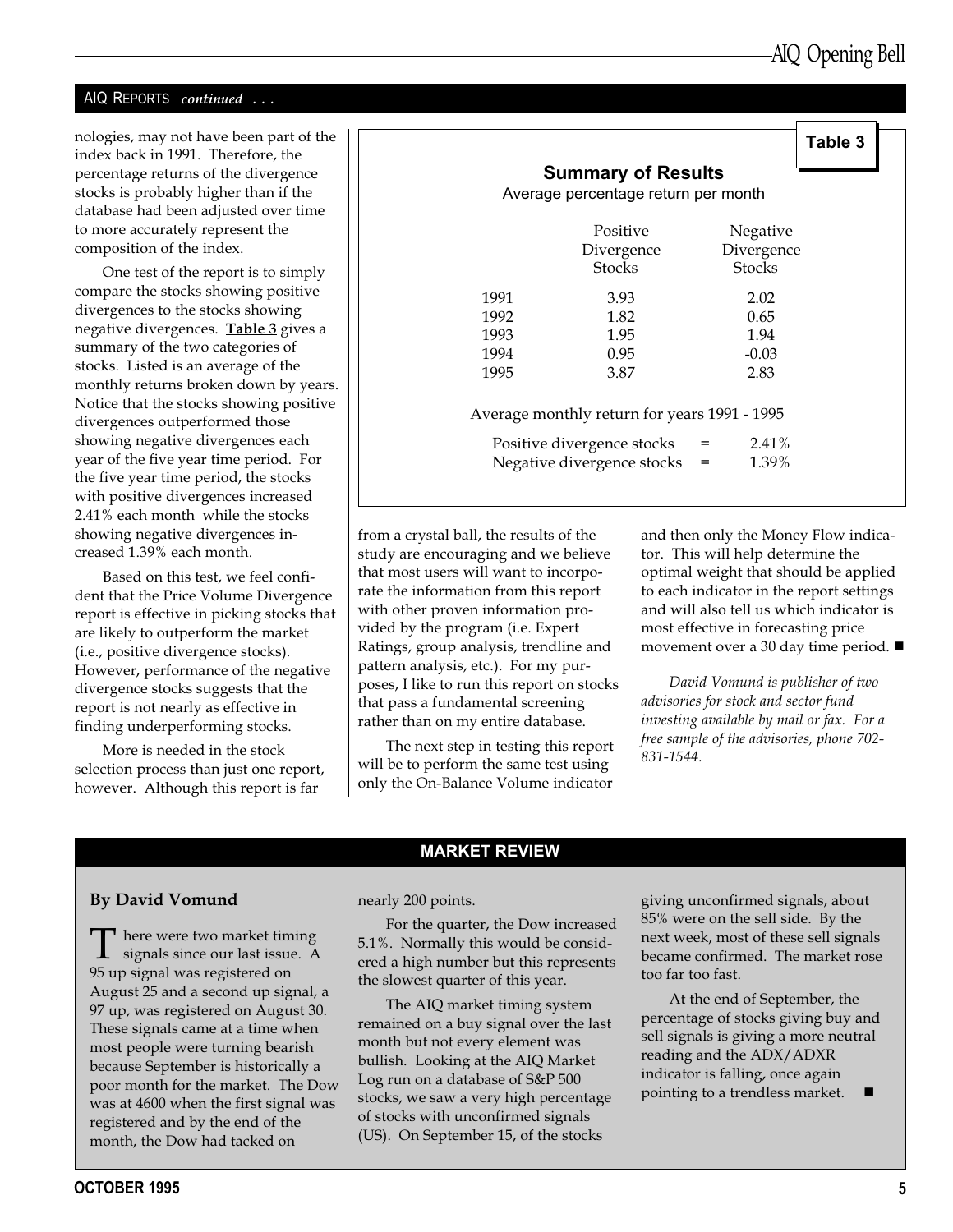#### TRADING DISCIPLINE

# ATTITUDES OF SUCCESSFUL TRADERS

#### By David Vomund

A stock operator has to fight a lot of expensive enemies within himself.

- Jesse Lauriston Livermore

To be a successful stock trader<br>you must have a good system<br>and a disciplined approach fo<br>using the system. Most of our attenyou must have a good system and a disciplined approach for tion is focused on the system but the best money management techniques won't save you if you don't have discipline.

 Jack Schwager, author of Market Wizards, makes a good analogy of how important the system is. He notes that on a craps table, the odds are stacked against you. The longer you play, the greater the odds that you will lose money. The best money management technique in the world won't offset these odds. With a losing system, you are better off putting all your money into the first trade and hoping for success rather than playing for extended periods of time.

With AIQ, we have a good system.

Having a disciplined approach to trading receives less attention but is equally important as having a good system. A few years back, Dr. J. D. Smith introduced the elements he felt necessary to be a successful trader and labeled these elements DOFPIC (discipline, organization, focus, patience, independence, confidence). At the time, I didn't take the psychological side of trading too seriously. I now believe that even if there were a crystal ball for picking stocks, many people would still lose money. Even with a perfect system, people do not have the discipline to follow and profit from the system.

There are several good books that discuss the common characteristics of successful traders. The most well known are the Market Wizards books by Jack Schwager. For this article, however, I refer to one of the most interest-

ing books ever written about Wall Street...Reminiscences of a Stock Operator by Edwin LeFevre. This book recounts the life of Jesse Livermore (alias Larry Livingston), the greatest stock speculator of the early 20th Century. Written in 1923, Livermore knew what was required to be a successful investor. Wall Street has drastically changed since the time the book was written, but the attitudes of successful investors has not changed at all. All italic quotes that follow are taken from Reminiscences of a Stock Operator.

#### THERE ARE NO SURE THINGS

People who look for easy money invariably pay for the privilege of proving conclusively that it cannot be found on this sordid earth.

Successful AIQ users know TradingExpert is an excellent tool but time and energy are needed to reap its benefits. I am preaching to the choir when I say you must work and learn when using the TradingExpert system. There are, however, a surprising number of investors who jump from one system to another, only to be dissatisfied each step of the way. They own all the investment software packages and have lost money with each package. When they use the AIQ software, they judge our system by the results of their first (which is often their last) trade.

These people also try investment newsletters. That is, they purchase the letter that recently performed well but they jump ship to another newsletter when some losing positions are seen. In each case, the investor is always a step behind.

#### INDEPENDENCE

I got what I deserved for disregarding the voice of experience and listening to the voice of a tipster ... [It] cost me forty thousand dollars. A low price for a man to

#### pay for not having the courage of his own convictions!

Successful traders do not rely on tipsters, magazines, or CNBC. Any position that is bought or sold should be a result of one's own judgment based on one's own system. This does not necessarily mean that you must be insulated from the rest of the world. I watch CNBC and read Investor's Business Daily and The Wall Street Journal but they are not factors in my decision process.

#### CONSTRUCTIVE ATTITUDE

There is nothing like losing all you have in the world for teaching you what not to do. And when you know what not to do in order not to lose money, you begin to learn what to do in order to win.

Trades don't always go in your favor. Selling at a loss is a part of investing. How you react to your loss often determines how successful you will be in your next trade. A loss can be very destructive. You can lose confidence in your system or change your stock selection approach. Taking a loss can also be constructive if you learn from the loss. This doesn't mean that your approach needs to be reevaluated after every losing position. I had several months of losing stock positions in 1994 but had confidence in my selection process. I've added an element of determining when a growth stock strategy is most appropriate but my selection process is essentially unchanged from last year. Letting the profits run on one position can offset a whole series of losing positions.

#### PATIENCE

After spending many years in Wall Street and after making and losing millions of dollars I want to tell you this: It never was my thinking that made the big money for me. It always was my sitting.

"Let your profits run." Almost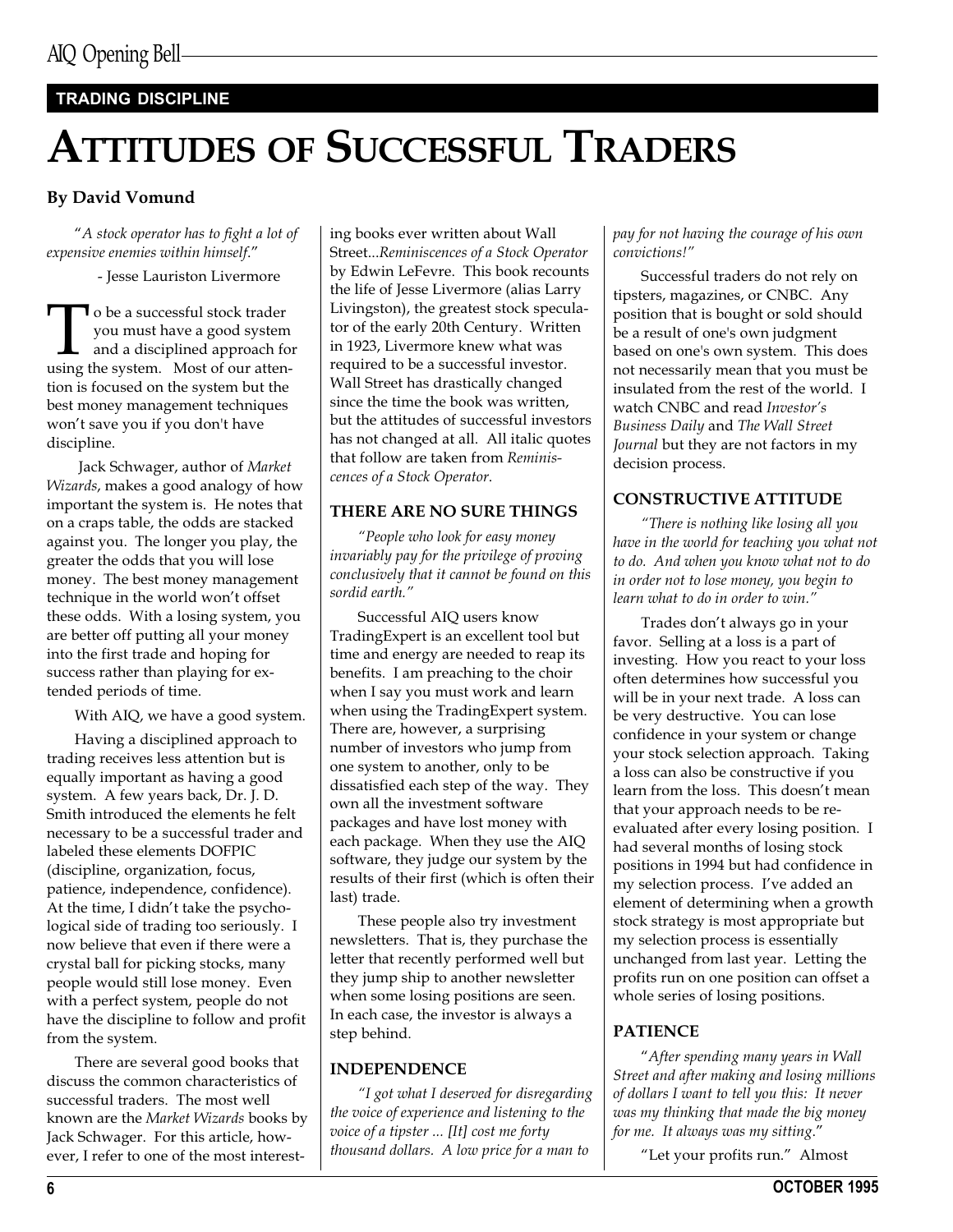#### TRADING DISCIPLINE continued ...

everyone on Wall Street knows this saying but adhering to it is much more difficult. Too often we get anxious and sell winning positions before the stop strategy we have set is triggered. Too often we sell because of emotional factors rather than strong technical evidence. Even the huge advance in semiconductor stocks this year saw some short term pullbacks. Did you sit and capture the profits or sell because of all the gloomy technology reports on CNBC and other financial channels?

#### **SELECTIVITY**

There is the plain fool, who does the wrong thing at all time everywhere, but there is the Wall Street fool, who thinks he must trade all the time. No man can always have adequate reasons for buying or selling stocks daily  $-$  or sufficient knowledge to make his play an intelligent play.

There are some very successful AIQ users who trade every day. These people are in the minority, however. Most people don't and shouldn't place an order each day. There are only a

couple occasions each year where the AIQ analysis all falls into place. It is during these times that most money is made. I firmly believe that most people who trade OEX options will have a higher return if they limit their trades to about six per year rather than always owning calls or puts.

In order to be selective you must be attentive to the market's activity. Many people chose to get out of the market in 1994. That was a good strategy unless you stopped your analysis and as a result missed the 1995 advance.

#### **CONFIDENCE**

A man cannot be convinced against his own convictions, but he can be talked into a state of uncertainty and indecision, which is even worse, for that means that he cannot trade with confidence and comfort.

The result of having a good system and the emotional makeup to correctly use the system is confidence. True confidence is not something that comes fast or easy. Confidence is a result of months of playing with the system and testing its various elements. Confidence comes after you develop your own method of using the system rather than trying to copy someone else's method. Unfortunately, confidence also comes after taking losses. The losses are reviewed and constructive changes are made either to the system or how you react during times when the market does not cooperate with your system.

Reminiscences of a Stock Operator is a fascinating book because it was published in 1923. In the book, Livermore says: "Nowhere does history indulge in repetitions so often or so uniformly as in Wall Street." This is especially true for the emotional side to trading as people are making and losing money for the same reasons as they were 75 years ago. Other than using proper money management techniques, Livermore has much to teach us today.  $\blacksquare$ 

#### STOCK DATA MAINTENANCE

| <b>Stock</b>            | Ticker      |     | Split/Div. Approx. Date | Stock                 | Ticker      |     | Split/Div. Approx. Date |
|-------------------------|-------------|-----|-------------------------|-----------------------|-------------|-----|-------------------------|
| Ruddick Corp            | <b>RDK</b>  | 2:1 | 10/03/95                | Gainsco Inc.          | <b>GNA</b>  | 5%  | 10/17/95                |
| Westvaco Corp.          | W           | 3:2 | 10/03/95                | <b>Invacare Corp</b>  | <b>IVCR</b> | 2:1 | 10/17/95                |
| JLG Industries          | <b>ILGI</b> | 2:1 | 10/04/95                | General Nutrition     | <b>GNCI</b> | 2:1 | 10/18/95                |
| United Home Life        | UHLI        | 5:4 | 10/06/95                | Quick & Reilly Grp.   | BQR         | 3:2 | 10/19/95                |
| Renters Choice          | RCII        | 2:1 | 10/10/95                | Wiley (J) Sons        | WILLA       | 2:1 | 10/19/95                |
| Aspen Bancshares        | <b>ASBK</b> | 5:4 | 10/11/95                | United Cos. Fin'l     | <b>UCFC</b> | 2:1 | 10/23/95                |
| Casino Data Systems     | <b>CSDS</b> | 3:2 | 10/12/95                | Jaco Elect.           | <b>JACO</b> | 4:3 | 10/23/95                |
| <b>Applied Material</b> | AMAT        | 2:1 | 10/13/95                | Health Mgmt. Assoc.   | HMA         | 3:2 | 10/23/95                |
| Mattson Tech            | <b>MTSN</b> | 2:1 | 10/16/95                | Raytheon              | <b>RTN</b>  | 2:1 | 10/24/95                |
| <b>Physician Sales</b>  | PSII        | 3:1 | 10/16/95                | Guest Supply          | <b>GEST</b> | 3:2 | 10/25/95                |
| Green Tree Financial    | <b>GNT</b>  | 2:1 | 10/16/95                | <b>LCS</b> Industries | <b>LCSI</b> | 2:1 | 10/25/95                |
| Renaissance Comm.       | <b>RRRR</b> | 3:2 | 10/17/95                | Itel Corp             | <b>ITL</b>  | 2:1 | 10/26/95                |
| Parkvale Fin'l          | <b>PVSA</b> | 5:4 | 10/17/95                | Nike Inc.             | <b>NKE</b>  | 2:1 | 10/31/95                |
| Sunglass Hut Int'l      | RAYS        | 2:1 | 10/17/95                |                       |             |     |                         |

The following table shows past and future stock splits and large dividends:

#### Trading Suspended:

Cabot Med. (CBOT) Multicare Cos. (MLTI) Saber Software (SABR) U.S. Trust (USTC)

#### Ticker Changes:

Airtran Corp (ATCC) to Mesaba Holdings (ATCC) Itel Corp (ITL) to Anixter Int'l (AXE) Rochester Svg Bank (RCSB) to RCSB Financial (RCSB)